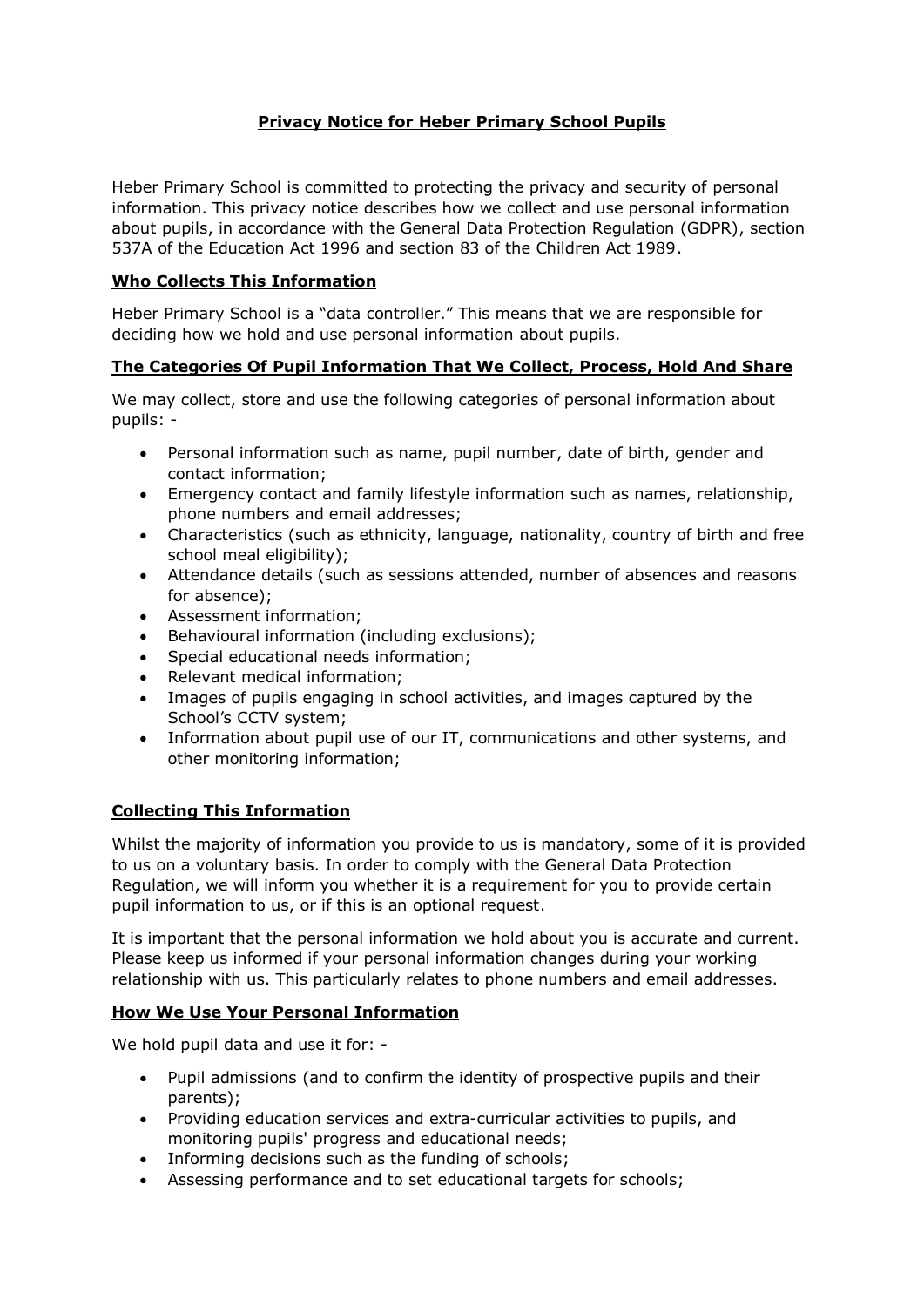- Safeguarding pupils' welfare and providing appropriate pastoral (and where necessary medical) care;
- Supporting teaching and learning;
- Giving and receiving information and reports about past, current and prospective pupils, for instance to other schools;
- Enabling pupils to take part in assessments, to publish the results of examinations and to record pupil achievements;
- Carrying out statistical analysis for diversity purposes;
- Legal and regulatory purposes (for example child protection, diversity monitoring and health and safety) and to comply with legal obligations and duties of care;
- Enabling relevant authorities to monitor the school's performance and to intervene or assist with incidents as appropriate;
- Monitoring use of the school's IT and communications systems in accordance with the school's IT security policy;
- Creating photographic images of pupils; using these in school publications ie. newsletter, on the school website and on the school's chosen social media channel (twitter);
- Security purposes, including CCTV; and
- Where otherwise reasonably necessary for the school's purposes, including to obtain appropriate professional advice and insurance for the school.

# **The Lawful Basis On Which We Use This Information**

We will only use pupil information when the law allows us to. Most commonly, we will use pupil information in the following circumstances: -

- Consent: the individual has given clear consent to process their personal data for a specific purpose;
- Contract: the processing is necessary for a contract with the individual;
- Legal obligation: the processing is necessary to comply with the law (not including contractual obligations);
- Vital interests: the processing is necessary to protect someone's life.
- Public task: the processing is necessary to perform a task in the public interest or for official functions, and the task or function has a clear basis in law; and
- The Education Act 1996: for Departmental Censuses 3 times a year. More information can be found at: [https://www.gov.uk/education/data-collection-and](https://www.gov.uk/education/data-collection-and-censuses-for-schools)[censuses-for-schools.](https://www.gov.uk/education/data-collection-and-censuses-for-schools)

We need all the categories of information in the list above primarily to allow us to comply with legal obligations. Please note that we may process information without knowledge or consent; however only where this is require or permitted by law.

# **Sharing Data**

We may need to share pupil data with third parties where it is necessary. There are strict controls on who can see this information. We will not share data if parents and carers have advised us that they do not want it shared unless it's the only way we can make sure pupils stay safe and healthy or we are legally required to do so.

We share pupil information with: -

- The Department for Education (DfE) on a statutory basis under section 3 of The Education (Information About Individual Pupils) (England) Regulations 2013;
- Ofsted;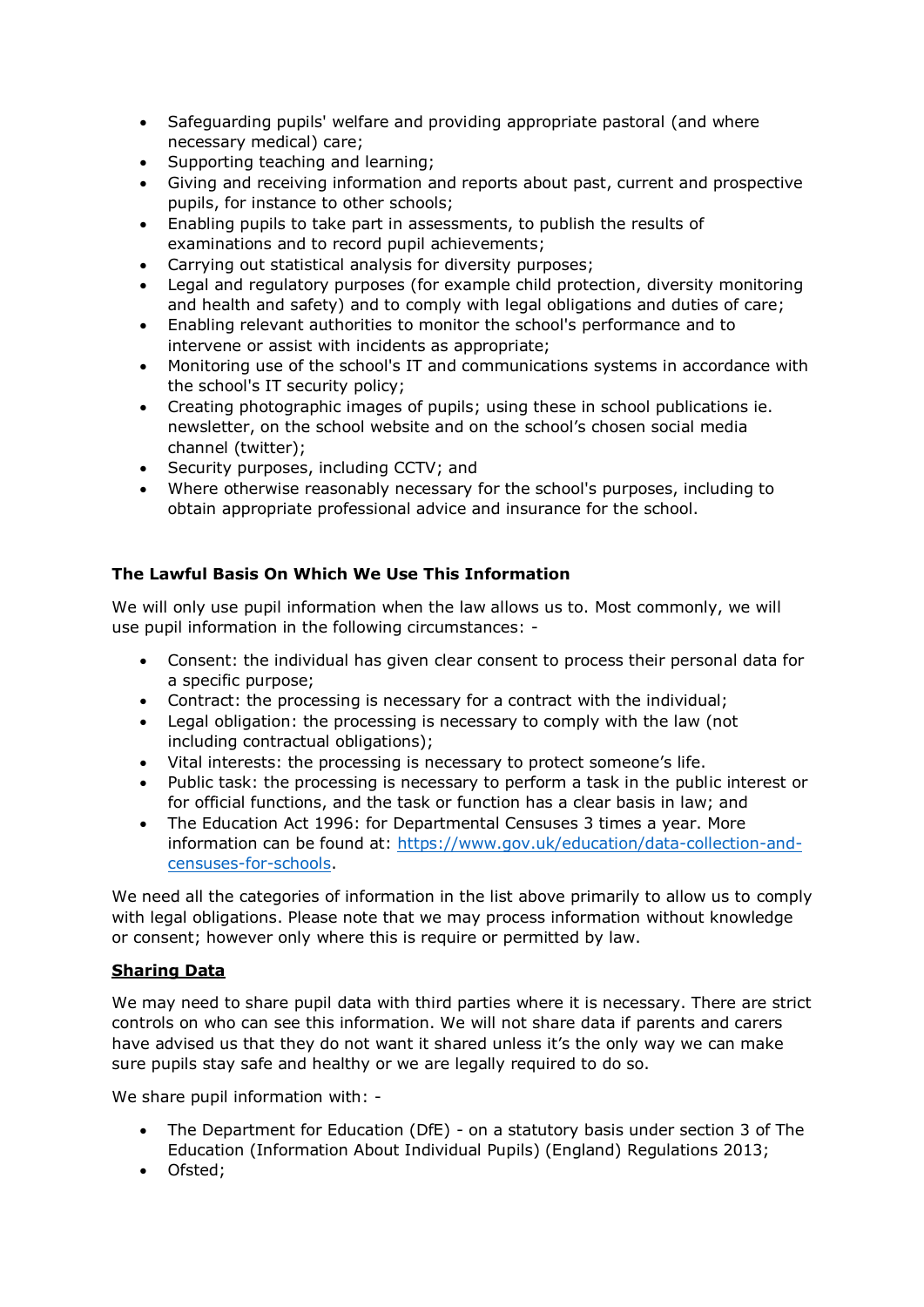- Other Schools that pupils have attended/will attend;
- NHS;
- Welfare services (such as social services);
- Law enforcement officials such as police, HMRC;
- Local Authority Designated Officer;
- Professional advisors such as lawyers and consultants;
- Support services (including insurance, IT support, information security); and
- The Local Authority.

Information will be provided to those agencies securely or anonymised where possible.

The recipient of the information will be bound by confidentiality obligations; we require them to respect the security of your data and to treat it in accordance with the law.

#### **Why We Share This Information**

We do not share information about our pupils with anyone without consent unless required by law.

### **Storing Pupil Data**

The School keep information about pupils on computer systems and sometimes on paper.

Except as required by law, the School only retains information about pupils for as long as necessary in accordance with timeframes imposed by law and our internal policy.

If you require further information about our retention periods, please ask for further information from the school office.

### **Security**

We have put in place measures to protect the security of your information (i.e. against it being accidentally lost, used or accessed in an unauthorised way).

#### **The National Pupil Database**

The NPD is owned and managed by the Department for Education and contains information about pupils in schools in England. It provides invaluable evidence on educational performance to inform independent research, as well as studies commissioned by the Department. It is held in electronic format for statistical purposes. This information is securely collected from a range of sources including schools, local authorities and awarding bodies.

We are required by law, to provide information about our pupils to the DfE as part of statutory data collections such as the school census and early years' census. Some of this information is then stored in the NPD. The law that allows this is the Education (Information About Individual Pupils) (England) Regulations 2013.

To find out more about the NPD, go to [https://www.gov.uk/government/publications/national-pupil-database-user-guide-and](https://www.gov.uk/government/publications/national-pupil-database-user-guide-and-supporting-information)[supporting-information.](https://www.gov.uk/government/publications/national-pupil-database-user-guide-and-supporting-information)

The department may share information about our pupils from the NPD with third parties who promote the education or well-being of children in England by:

- conducting research or analysis
- producing statistics
- providing information, advice or guidance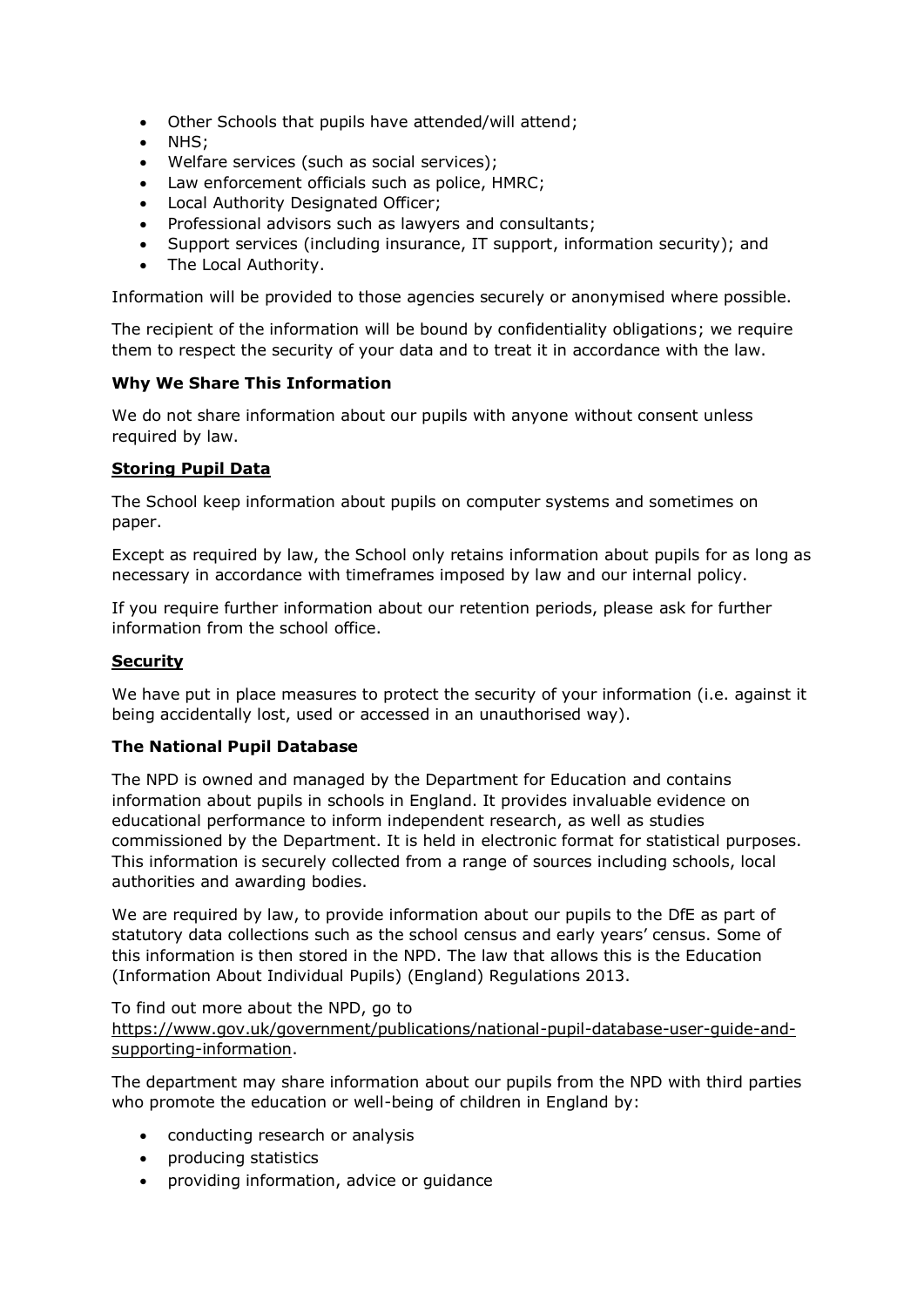The Department has robust processes in place to ensure the confidentiality of our data is maintained and there are stringent controls in place regarding access and use of the data. Decisions on whether DfE releases data to third parties are subject to a strict approval process and based on a detailed assessment of:

- who is requesting the data
- the purpose for which it is required
- the level and sensitivity of data requested: and
- the arrangements in place to store and handle the data

To be granted access to pupil information, organisations must comply with strict terms and conditions covering the confidentiality and handling of the data, security arrangements and retention and use of the data.

For more information about the department's data sharing process, please visit: <https://www.gov.uk/data-protection-how-we-collect-and-share-research-data>

For information about which organisations the department has provided pupil information, (and for which project), please visit the following website: <https://www.gov.uk/government/publications/national-pupil-database-requests-received>

To contact DfE:<https://www.gov.uk/contact-dfe>

#### **Requesting Access To Your Personal Data**

Under data protection legislation, parents and carers have the right to request access to information about them or their children that we hold. To make a request for the personal information that we hold, please contact the school office.

Parents and carers also have the right to: -

- Object to processing of personal data that is likely to cause, or is causing, damage or distress;
- Prevent processing for the purposes of direct marketing;
- Object to decisions being taken by automated means;
- In certain circumstances, have inaccurate personal data rectified, blocked, erased or destroyed; and
- Claim compensation for damages caused by a breach of the data protection regulations.

If parents and carers want to exercise any of the above rights, please contact the school in writing.

We may need to request specific information from you to help us confirm your identity and ensure your right to access the information (or to exercise any of your other rights). This is another appropriate security measure to ensure that personal information is not disclosed to any person who has no right to receive it.

#### **Right To Withdraw Consent**

In circumstances where parents and carers may have provided consent to the collection, processing and transfer of personal information for a specific purpose, they have the right to withdraw that consent for that specific processing at any time. To withdraw consent, please contact the school office in writing. Once we have received notification that consent has been withdrawn, we will no longer process information for the purpose